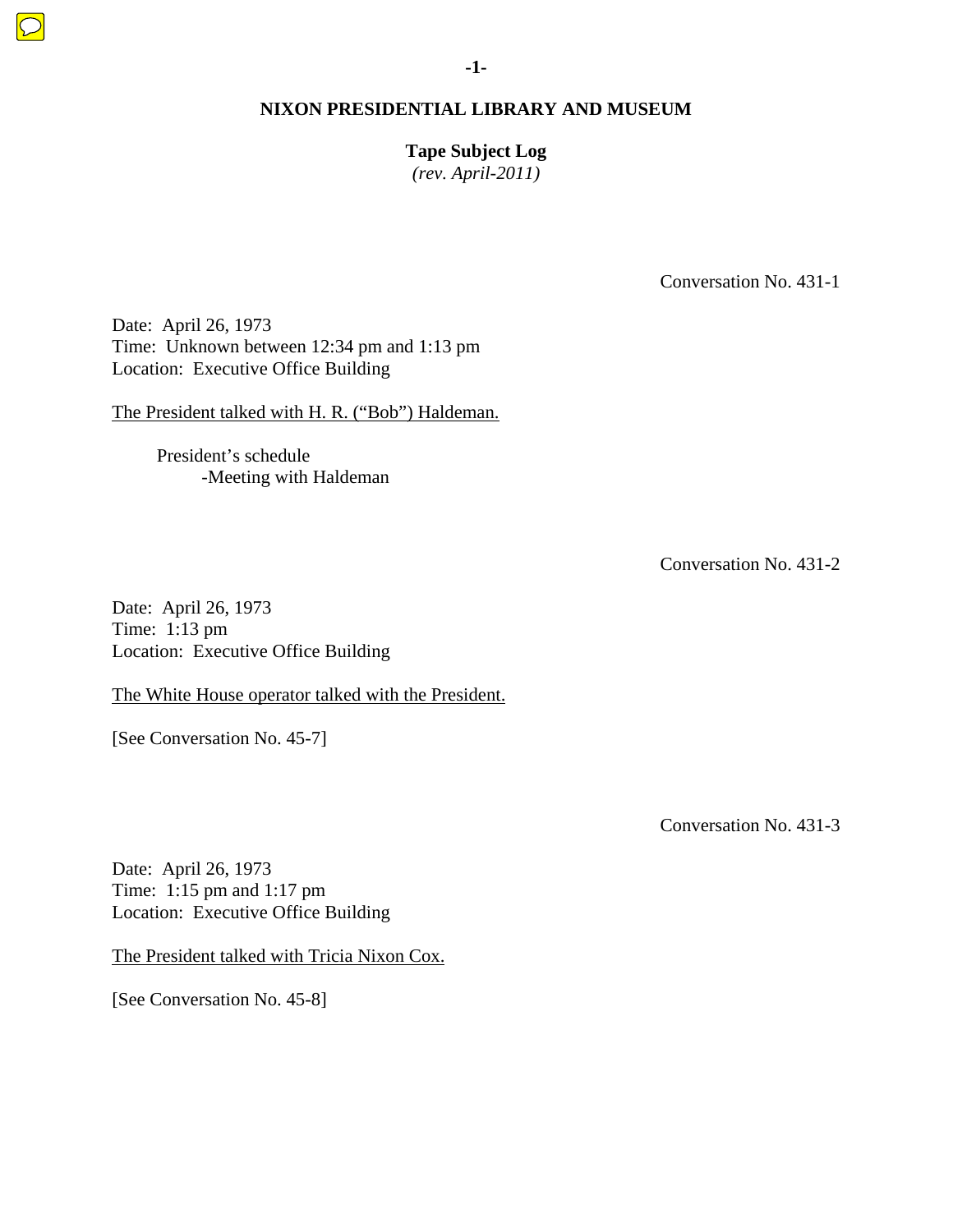### **Tape Subject Log**

*(rev. Apr.-2011)* 

Conversation No. 431-4

Date: April 26, 1973 Time: Unknown between 1:17 pm and 3:00 pm Location: Executive Office Building

The President met with an unknown man.

\*\*\*\*\*\*\*\*\*\*\*\*\*\*\*\*\*\*\*\*\*\*\*\*\*\*\*\*\*\*\*\*\*\*\*\*\*\*\*\*\*\*\*\*\*\*\*\*\*\*\*\*\*\*\*\*\*\*\*\*\*\*\*\*\*

[Begin segment reviewed under deed of gift]

 President's schedule -Rest -Refreshment -Order

[End segment reviewed under deed of gift] \*\*\*\*\*\*\*\*\*\*\*\*\*\*\*\*\*\*\*\*\*\*\*\*\*\*\*\*\*\*\*\*\*\*\*\*\*\*\*\*\*\*\*\*\*\*\*\*\*\*\*\*\*\*\*\*\*\*\*\*\*\*\*\*\*

The unknown man left at an unknown time after 3:00 pm.

Conversation No. 431-5

Date: April 26, 1973 Time: Unknown between 3:00 pm and 3:35 pm Location: Executive Office Building

The President met with Manolo Sanchez.

\*\*\*\*\*\*\*\*\*\*\*\*\*\*\*\*\*\*\*\*\*\*\*\*\*\*\*\*\*\*\*\*\*\*\*\*\*\*\*\*\*\*\*\*\*\*\*\*\*\*\*\*\*\*\*\*\*\*\*\*\*\*\*\*\*

Begin segment reviewed under deed of gift]

 President's schedule -Telephone calls -Refreshments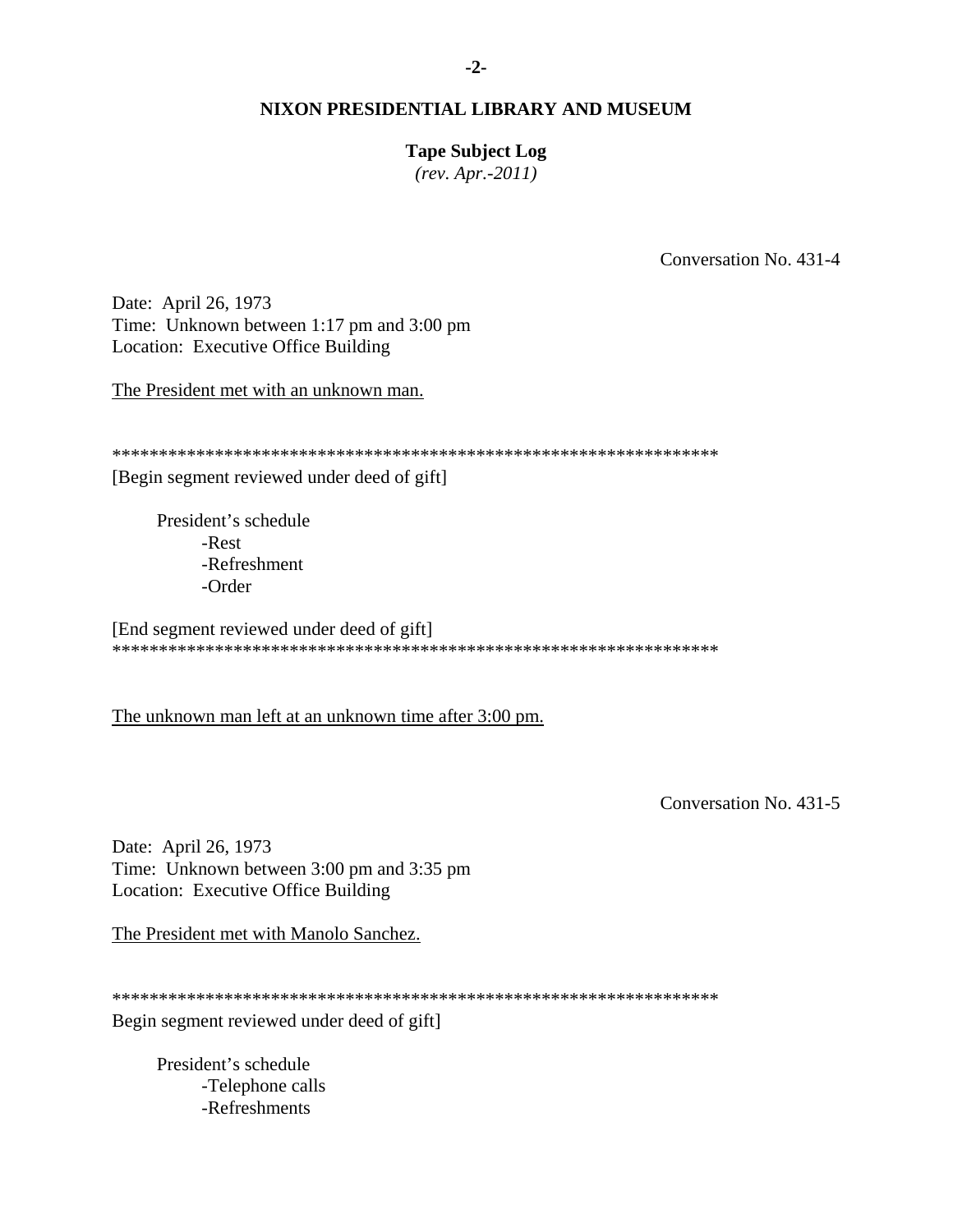**Tape Subject Log**  *(rev. April-2011)* 

Conversation No. 431-5 (cont'd)

[End segment reviewed under deed of gift] \*\*\*\*\*\*\*\*\*\*\*\*\*\*\*\*\*\*\*\*\*\*\*\*\*\*\*\*\*\*\*\*\*\*\*\*\*\*\*\*\*\*\*\*\*\*\*\*\*\*\*\*\*\*\*\*\*\*\*\*\*\*\*\*\*

Sanchez left at an unknown time before 3:35 pm.

Conversation No. 431-6

Date: April 26, 1973 Time: Unknown between 3:00 pm and 3:35 pm Location: Executive Office Building

The President talked with an unknown person.

Unknown person's schedule -Telephone call

Conversation No. 431-7

Date: April 26, 1973 Time: 3:35 pm - 3:43 pm Location: Executive Office Building

The President met with Stephen B. Bull.

 President's schedule -Trip to Meridian, Mississippi, for April 27, 1973 -Federal disaster funds for flood stricken area -John C. Stennis -Accompaniment on trip by wife and physician -Airplane flight over flooded areas -Press photographs -Return flight -Lunch Meeting with Chamber of Commerce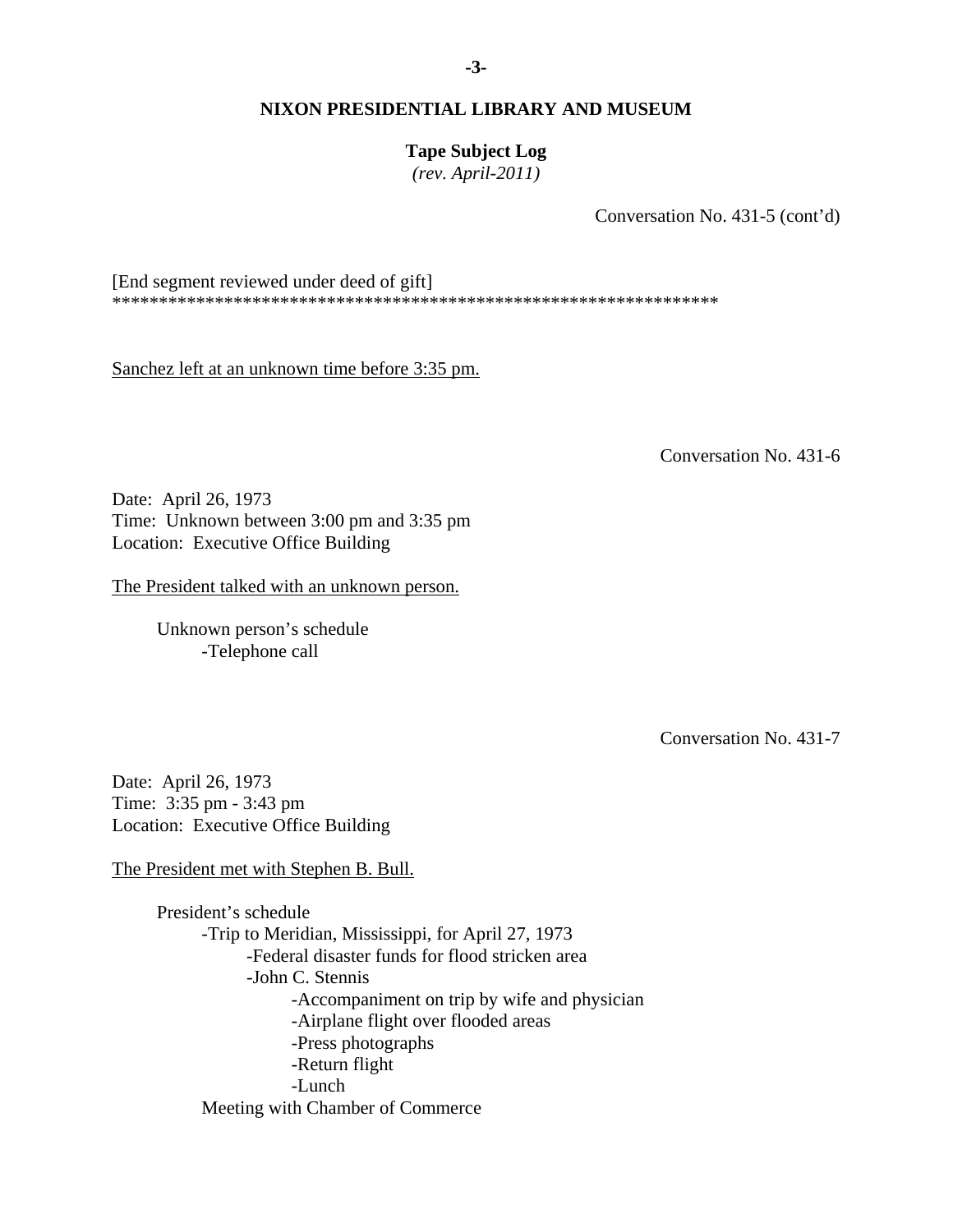#### **Tape Subject Log**

*(rev. April-2011)* 

Conversation No. 431-7 (cont'd)

 -Timing -Conflicts -George Shultz, Herbert Stein -President's statements on economy -Economic Stabilization Act -Willy Brandt's state visit -Press coverage -Church service -Annapolis -Meeting with Chamber of Commerce -Compared with labor groups -American Federation of Labor-Congress of Industrial Organizations [AFL-CIO] -George Meany -Special trades Council -[First name unknown] Norman [?] -Energy [Department?] -Timing -Bipartisian Congressional leadership meeting Foreign aid bill -Congressional action -Brandt's visit -William Baroody, Jr.'s viewpoint -Timing -President's statement on economy -Shultz and Stein -Congressional action -President's visit to Mississippi -Stennis -Wife and physician -Airplane flight over flooded areas -Press coverage -William L. Waller -Appreciation ceremony -President's actions after Hurrican Camille -Dedication of John C. Stennis Center -Parade -President's remarks -National security -John W. Warner, John Hampton Stennis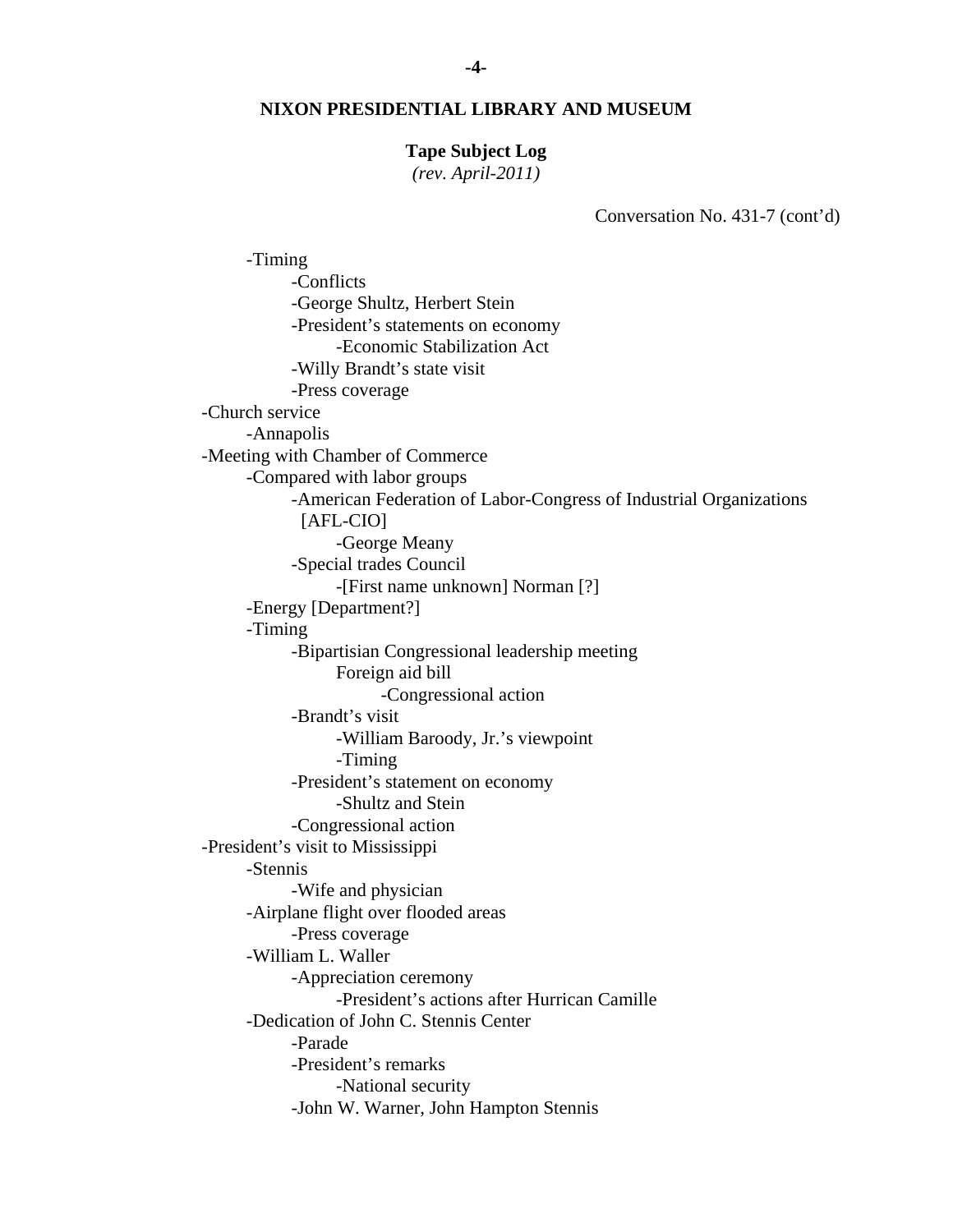#### **Tape Subject Log**

*(rev. April-2011)* 

Conversation No. 431-7 (cont'd)

 -Clark T. Reed -Blue Angels -Stennis's nephew -Invocation -Headston plaque - Airport events -Gilbert Lewis Carmichael -Vice Chairman -Carmichael -Luncheon -Meeting with Chamber of Commerce -Congressional action -Meeting with John D. Ehrlichman

Bull left at 3:43 pm.

Conversation No. 431-8

Date: April 26, 1973 Time: 3:52 pm - 3:54 pm Location: Executive Office Building

The President talked with H. R. ("Bob") Haldeman.

[See Conversation No. 45-9]

Conversation No. 431-9

Date: April 26, 1973 Time: 3:59 pm - 9:03 pm Location: Executive Office Building

The President met with H. R. ("Bob") Haldeman.

[A transcript of the following portion of this conversation was initially prepared for the Watergate Special Prosecution Force (WSPF) and can be found in Record Group (RG) 460, Box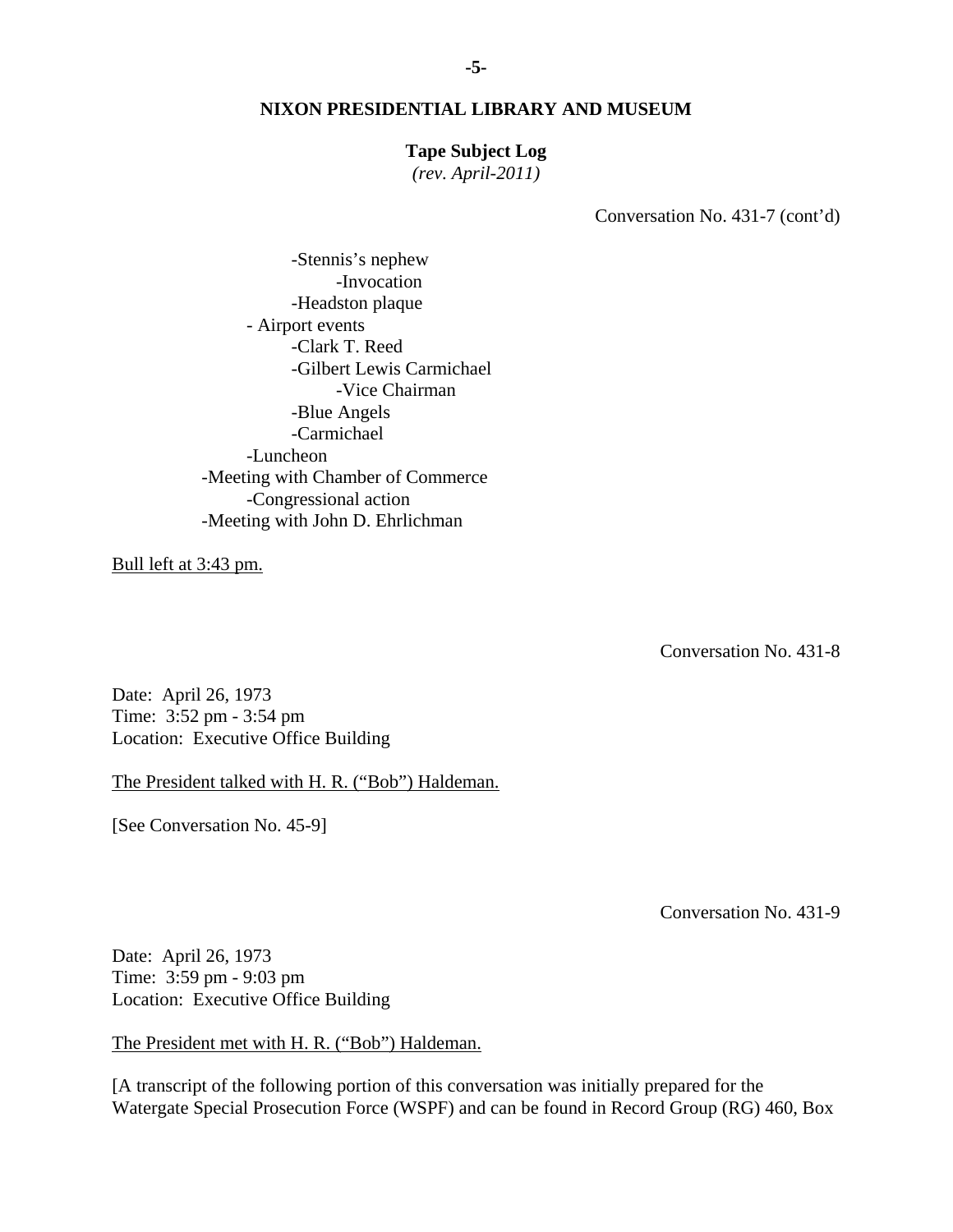## **Tape Subject Log**

*(rev. April-2011)* 

Conversation No. 431-9 (cont'd)

175, pages 1-186. The Nixon Presidential Materials Staff reviewed the transcript and made changes as necessary. This transcript has been reviewed under the provisions of the Presidential Recordings and Materials Preservation Act of 1974 (PRMPA). The National Archives does not guarantee its accuracy.]

[Begin transcribed portion]

The President talked with the White House operator at an unknown time between 3:59 pm and 4:50 pm during the transcribed portion.

[Conversation No. 431-9A]

[Begin telephone conversation]

[See Conversation No. 45-10]

[End telephone conversation]

The President talked with Richard G. Kleindienst between 4:50 pm and 4:51 pm during the transcribed portion.

[Conversation No. 431-9B]

[Begin telephone conversation]

[See Conversation No. 45-11]

[End telephone conversation]

The President talked with John D. Ehrlichman at an unknown time between 4:51 pm and 5:53 pm during the transcribed portion.

[Conversation No. 431-9C]

[Begin telephone conversation]

[End of telephone conversation]

The President talked with the White House operator at an unknown time between 4:57 pm and 5:53 pm during the transcribed portion.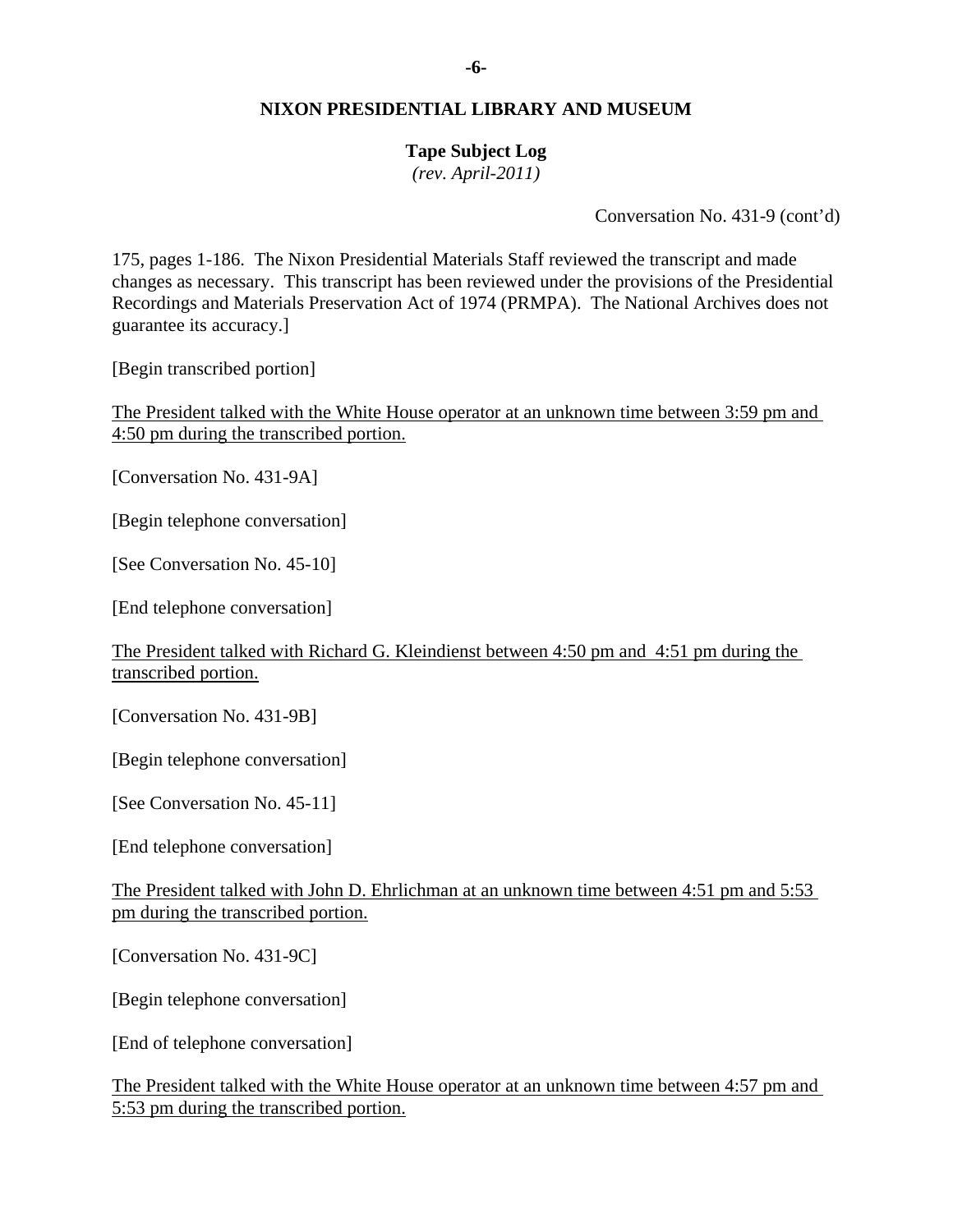#### **Tape Subject Log**

*(rev. April-2011)* 

Conversation No. 431-9 (cont'd)

[Conversation No. 431-9D]

[Begin telephone conversation]

[See Conversation No. 45-12]

[End telephone conversation]

### The President talked with Richard G. Kleindienst between 5:53 pm and 5:55 pm during the transcribed portion.

[Conversation No. 431-9E]

[Begin telephone conversation]

[See Conversation 45-13]

[End telephone conversation]

The President talked with the White House operator at 5:55 pm during the transcribed portion.

[Conversation No. 431-9F]

[Begin telephone conversation]

[See Conversation No. 45-14]

[End telephone conversation]

The President talked with Henry E. Petersen between 5:56 pm and 6:17 pm during the transcribed portion.

[Conversation No. 431-9G]

[Begin telephone conversation]

[See Conversation No. 45-15]

[End telephone conversation]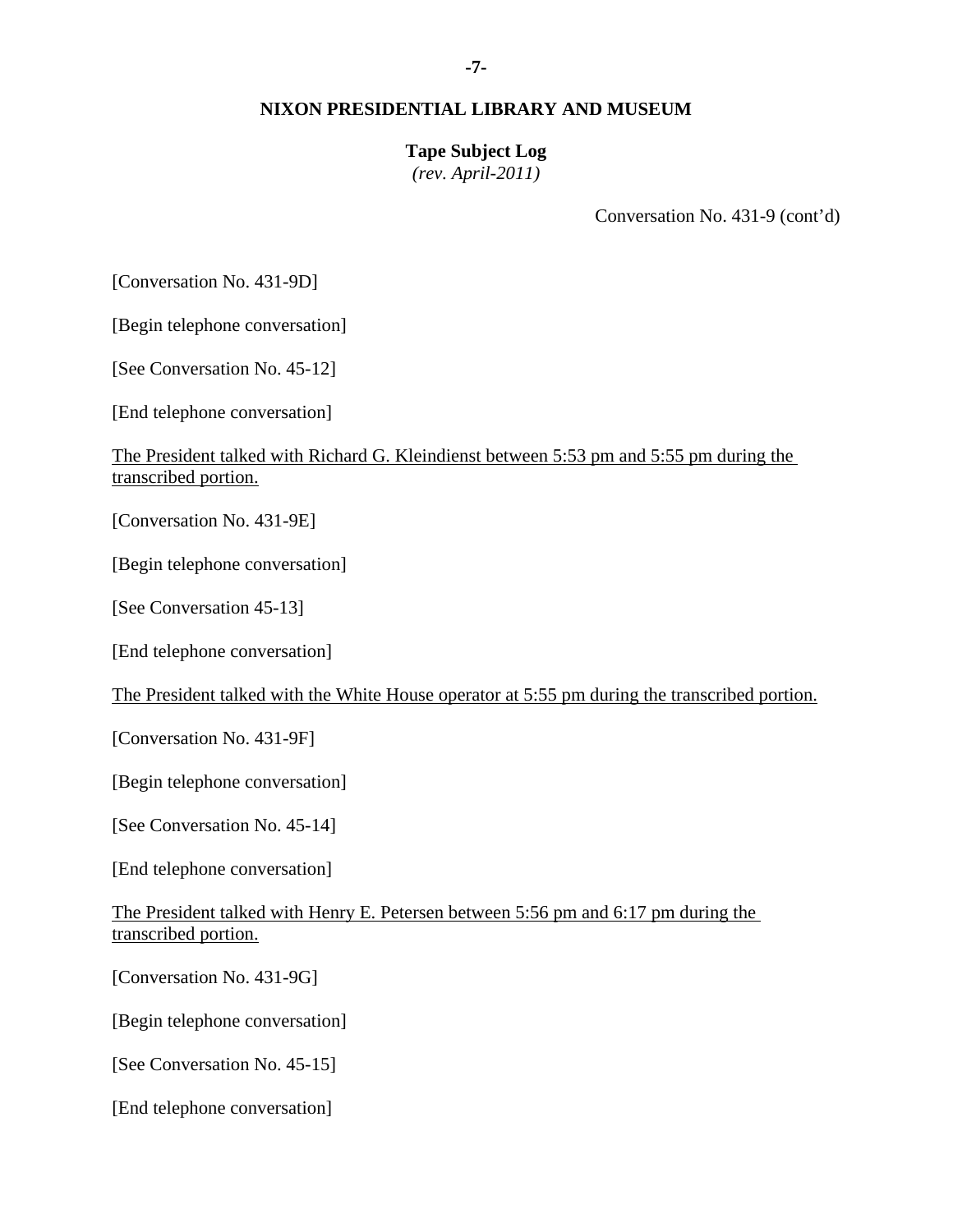# **Tape Subject Log**

*(rev. April-2011)* 

Conversation No. 431-9 (cont'd)

John D. Ehrlichman entered at 5:57 pm during the transcribed portion.

The President talked with the White House operator at an unknown time between 6:17 pm and 6:20 pm during the transcribed portion.

[Conversation No. 431-9H]

[Begin telephone conversation]

[See Conversation No. 45-16]

[End telephone conversation]

John D. Ehrlichman talked with the White House operator at an unknown time between 6:17 pm and 6:20 pm during the transcribed portion.

[Conversation No. 431-9I]

[Begin telephone conversation]

[See Conversation No. 45-17]

[End telephone conversation]

The President talked with Richard G. Kleindienst between 6:20 pm and 6:24 pm during the transcribed portion.

[Conversation No. 431-9J]

[Begin telephone conversation]

[See Conversation No. 45-18]

[End telephone conversation]

Ronald L. Ziegler entered at 6:24 pm during the transcribed portion.

[End transcribed portion]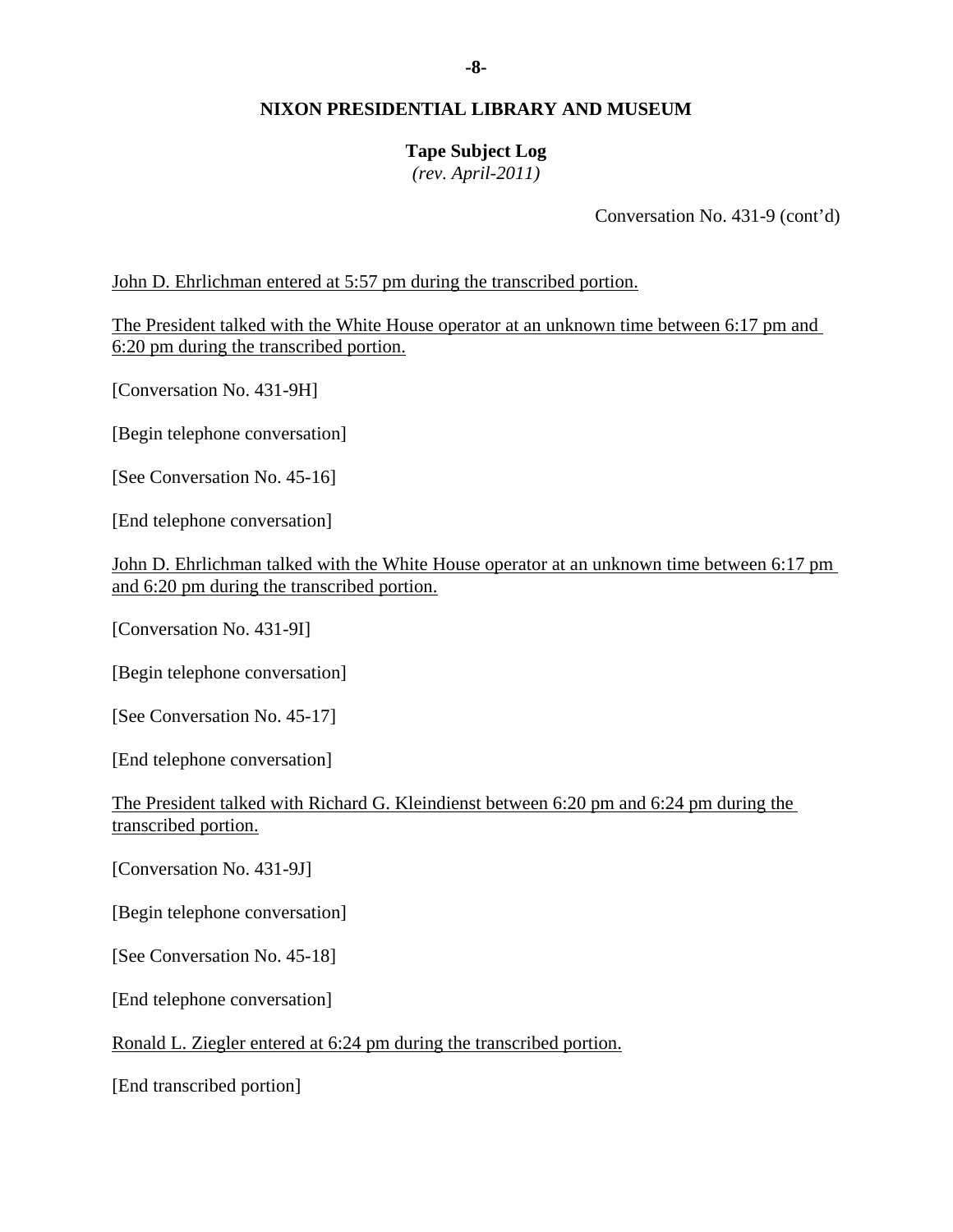**Tape Subject Log**  *(rev. April-2011)* 

Conversation No. 431-9 (cont'd)

\*\*\*\*\*\*\*\*\*\*\*\*\*\*\*\*\*\*\*\*\*\*\*\*\*\*\*\*\*\*\*\*\*\*\*\*\*\*\*\*\*\*\*\*\*\*\*\*\*\*\*\*\*\*\*\*\*\*\*\*\*\*\*\*\*

BEGIN WITHDRAWN ITEM NO 1 [National Security] [Duration: 4 s ]

## DOCUMENTS

#### END WITHDRAWN ITEM NO. 1

\*\*\*\*\*\*\*\*\*\*\*\*\*\*\*\*\*\*\*\*\*\*\*\*\*\*\*\*\*\*\*\*\*\*\*\*\*\*\*\*\*\*\*\*\*\*\*\*\*\*\*\*\*\*\*\*\*\*\*\*\*\*\*\*\*

[Resume transcribed portion]

Ziegler left at 6:33 pm during the transcribed portion.

Ziegler entered at 6:35 pm during the transcribed portion.

Ziegler left at 6:37 pm during the transcribed portion.

The President talked with the White House operator at an unknown time between 6:37 pm and 6:49 pm during the transcribed portion.

[Conversation No. 431-9K]

[See Conversation No. 45-19]

[End of telephone conversation]

The President talked with Ziegler between 6:49 pm and 6:50 pm during the transcribed portion.

[Conversation No. 431-9L]

[See Conversation No. 45-20]

[End of telephone conversation]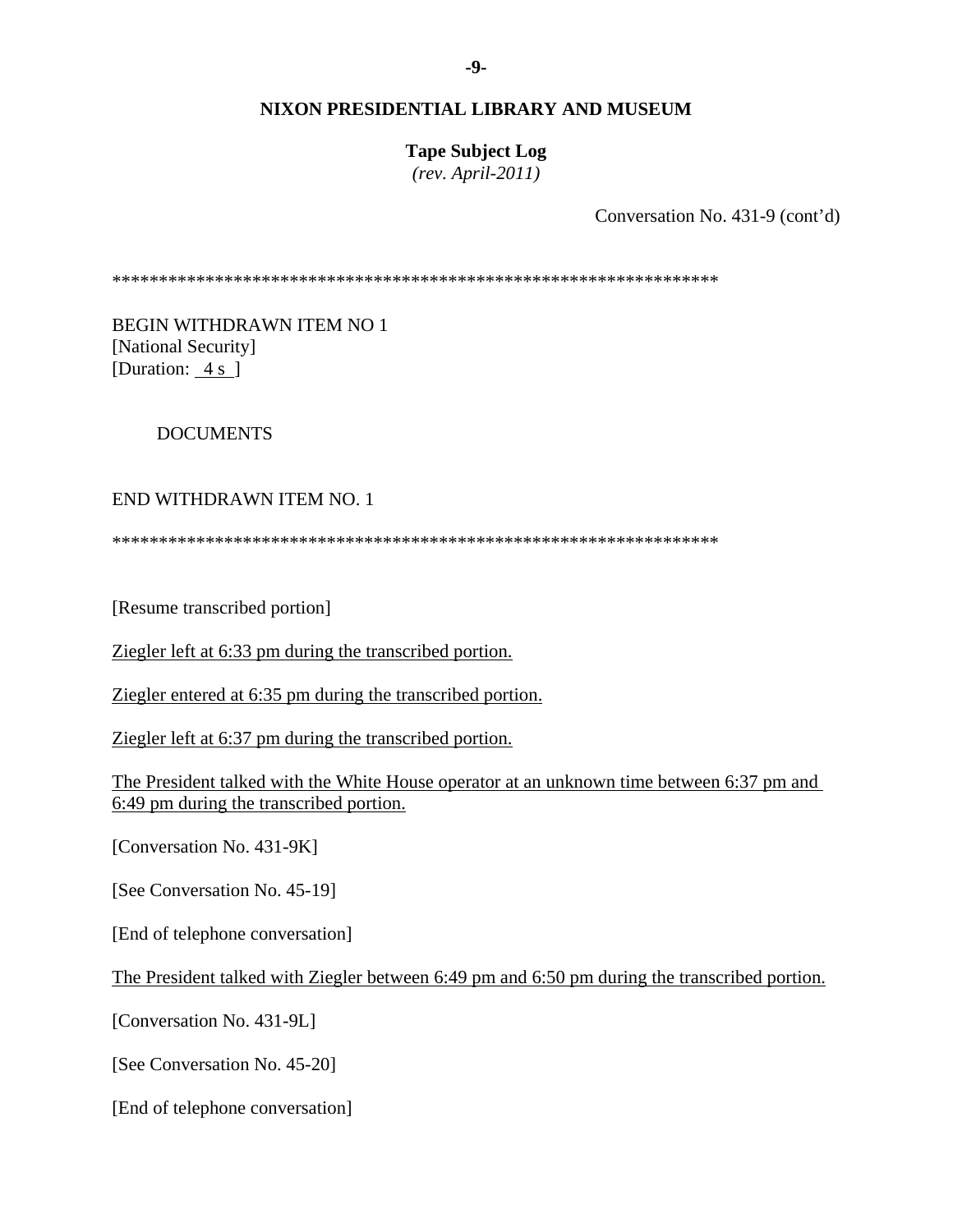# **Tape Subject Log**

*(rev. April-2011)* 

Conversation No. 431-9 (cont'd)

The President talked with the White House operator at an unknown time between 6:50 pm and 7:08 pm during the transcribed portion.

[Conversation No. 431-9M]

[See Conversation No. 45-22]

[End of telephone conversation]

The President talked with Ronald L. Ziegler between 7:08 and 7:09 during the transcribed portion.

[Conversation No. 431-9N]

[Begin telephone conversation]

[See Conversation No. 45-23]

[End telephone conversation]

Ehrlichman left at an unknown time before 7:12 pm during the transcribed portion.

The President talked with Henry E. Petersen between 7:12 pm and 7:14 pm during the transcribed portion.

[Conversation No. 431-9O].

[Begin telephone conversation]

[See Conversation No. 45-25]

[End telephone conversation]

Haldeman talked with an unknown person [John D. Ehrlichman?] at an unknown time between 7:14 pm and 7:44 pm during the transcribed portion.

[Conversation No. 431-9P]

[Begin telephone conversation]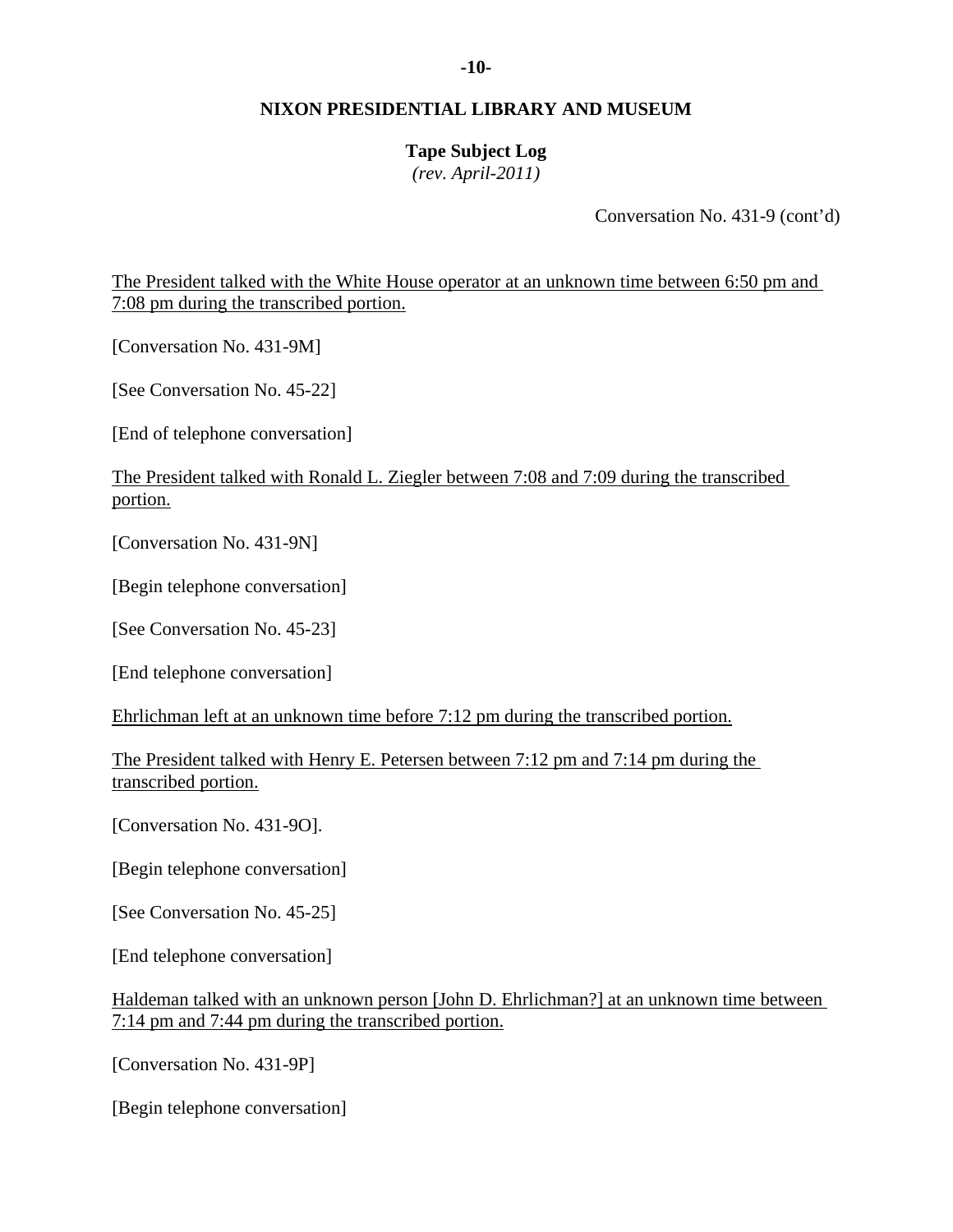# **Tape Subject Log**

*(rev. April-2011)* 

Conversation No. 431-9 (cont'd)

[End telephone conversation]

Stephen B. Bull entered at an unknown time after 7:14 pm during the transcribed portion.

Bull left at an unknown time before 7:44 pm during the transcribed portion.

The President talked with the White House operator at 7:44 pm during the transcribed portion.

[Conversation No. 431-9Q]

[Begin telephone conversation]

[See Conversation No. 45-26]

[End telephone conversation]

The President talked with Richard G. Kleindienst between 7:44 pm and 8:02 pm during the transcribed portion.

[Conversation No. 431-9R]

[Begin telephone conversation]

[See Conversation 45-27]

[End telephone conversation]

Bull entered at an unknown time after 8:02 pm during the transcribed portion.

Bull left at an unknown time before 9:03 pm during the transcribed portion.

Haldeman talked with an unknown person in John D. Ehrlichman's office at an unknown time between 8:02 pm and 9:03 pm during the transcribed portion.

[Conversation No. 431-9S]

[Begin telephone conversation]

[End telephone conversation]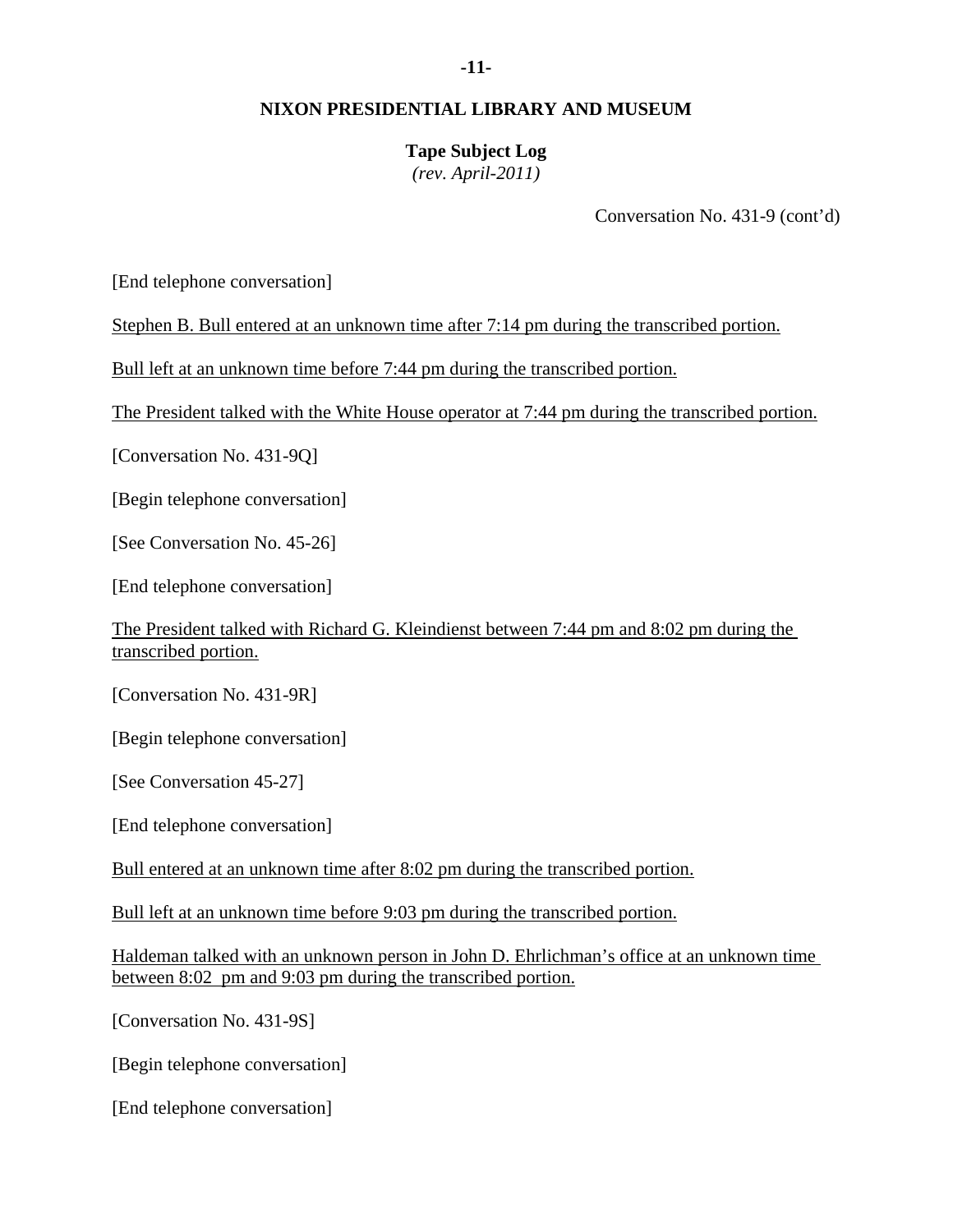# **Tape Subject Log**

*(rev. April-2011)* 

Conversation No. 431-9 (cont'd)

Manolo Sanchez entered at an unknown time after 8:02 pm during the transcribed portion.

Sanchez left at an unknown time before 9:03 pm during the transcribed portion.

Haldeman talked with an unknown person at an unknown time between 8:02 pm and 9:03 pm during the transcribed portion.

[Conversation No. 431-9T]

[Begin telephone conversation]

[End telephone conversation]

[End of transcribed portion]

\*\*\*\*\*\*\*\*\*\*\*\*\*\*\*\*\*\*\*\*\*\*\*\*\*\*\*\*\*\*\*\*\*\*\*\*\*\*\*\*\*\*\*\*\*\*\*\*\*\*\*\*\*\*\*\*\*\*\*\*\*\*\*\*\*

BEGIN WITHDRAWN ITEM NO. 2 [National Security] [Duration: 4 s ]

## VIETNAM SETTLEMENT

## END WITHDRAWN ITEM NO. 2

\*\*\*\*\*\*\*\*\*\*\*\*\*\*\*\*\*\*\*\*\*\*\*\*\*\*\*\*\*\*\*\*\*\*\*\*\*\*\*\*\*\*\*\*\*\*\*\*\*\*\*\*\*\*\*\*\*\*\*\*\*\*\*\*\*

[Resume transcribed portion]

[End transcribed portion]

Haldeman left at 9:03 pm.